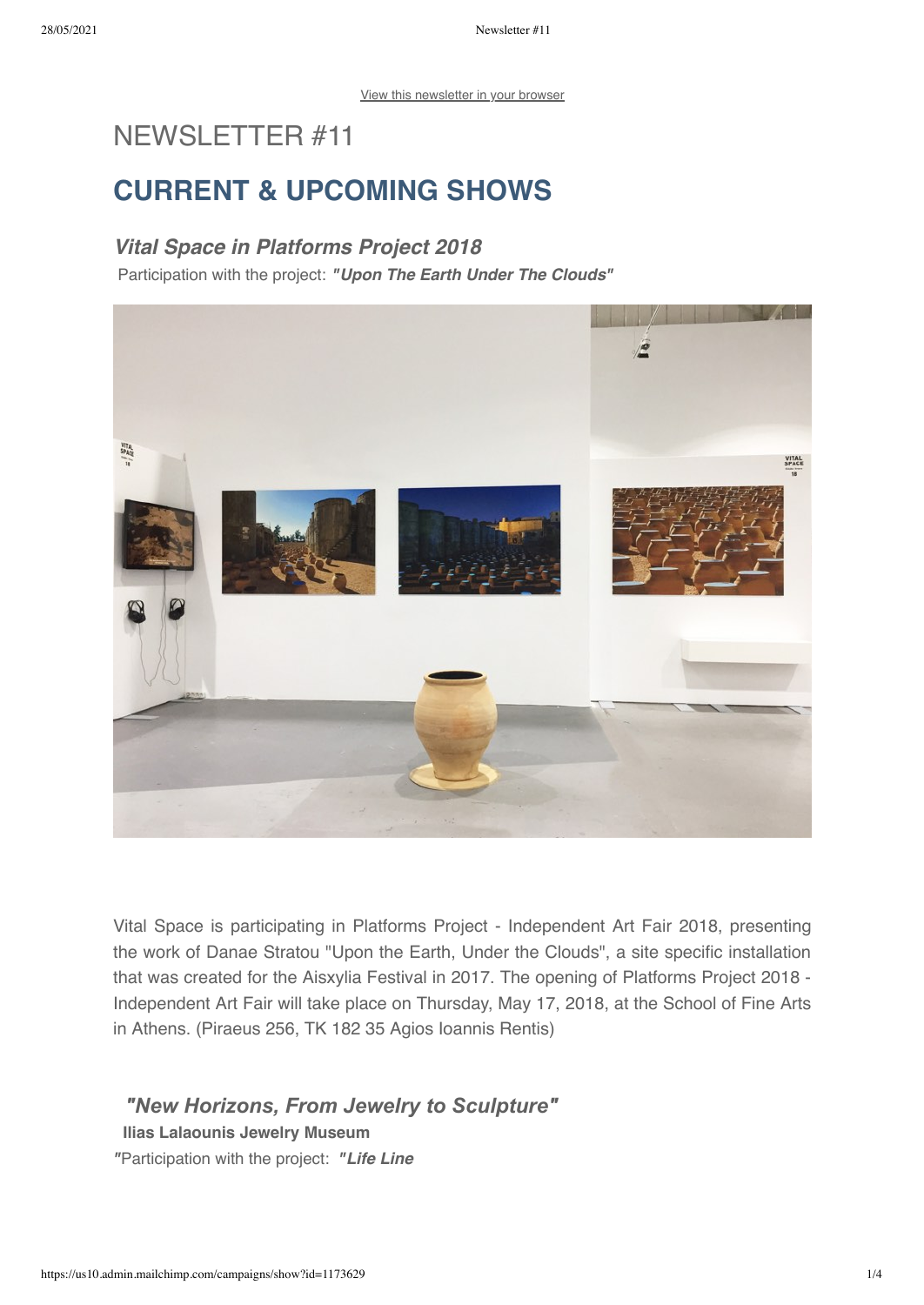

The show hosts both jewelry designers and sculptors in an effort to explore the differences and/or similarities in a unique approach of each discipline. I decided to utilize one of the museum's walls installed with hollow show case windows as a landscape and to "connect" them through a common horizon, in other words, a life line. The work consists of ten plexiglass hollow cubes, (missing the front side), installed in the show case windows of the museum's wall. On the back side of the cubes the image of a seascape horizon is featured, which runs trough dissecting all ten cubes at the same level. At that level, a silver threaded chain is weaved through permeating the sides of the cubes, thus creating a three dimensional "horizon" plane which expands all the way to the edge of the cube and gives the sense of .continuity

Exhibition Opening: May 23rd at 7:00 pm Exhibition Duration: May 23rd to August 23rd 2017 Museum Location: Kallisperi 12 & Karyatidon Str., Acropolis 11742, Athens, Greece Museum Hours: Tuesday - Friday 9:00 am to 3:00 pm / Sunday 11:00 am to 4:00 pm / Monday closed

> Vital Space Open Call: Majorca "It's Time to Open The Black Boxes!"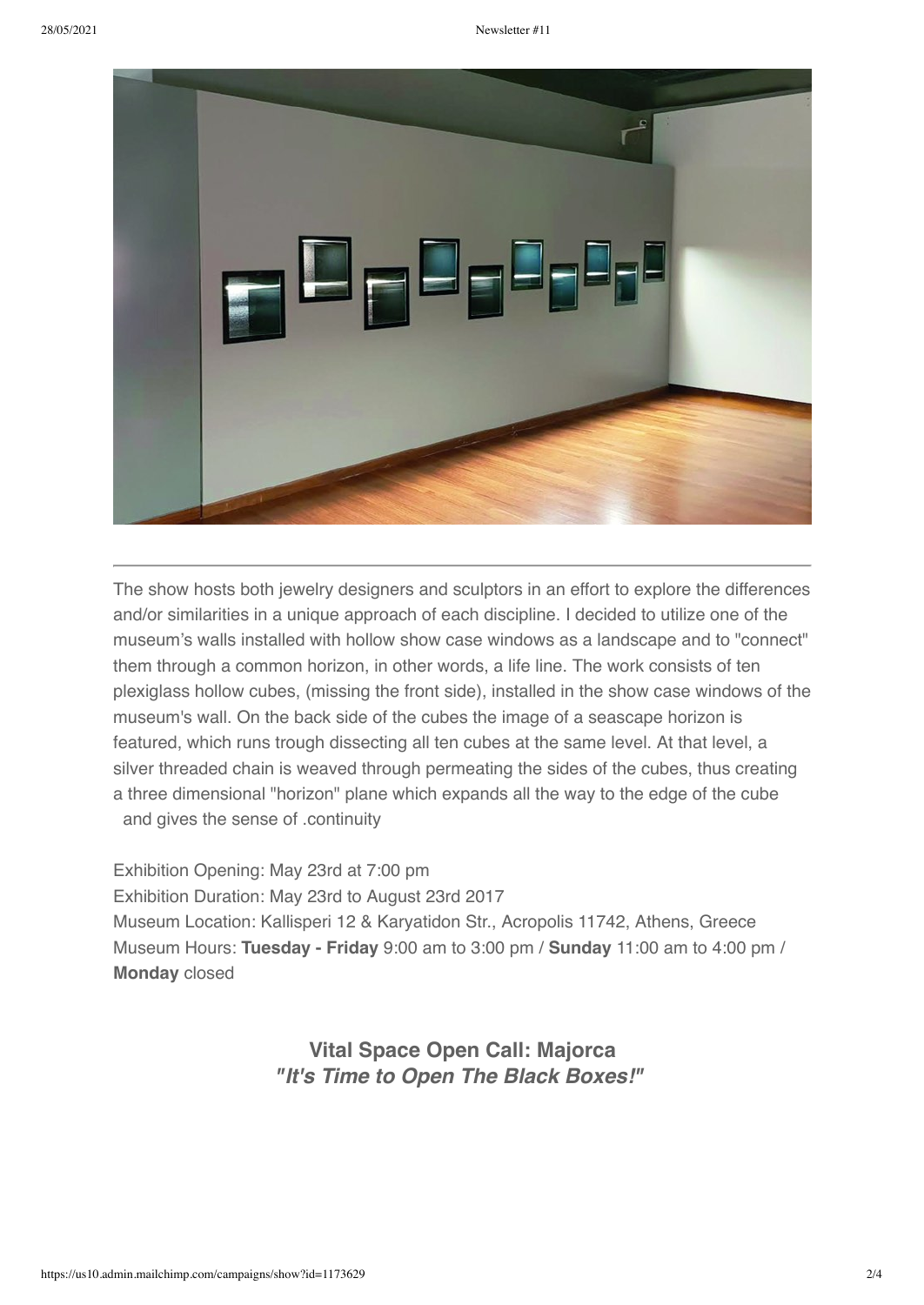

### OPEN CALL: Participate with one word

Send us the One word that best expresses that which currently:

- Frightens or threatens you the most
- You believe is in urgent need of protection

The words gathered through this call will be used by visual artist Danae Stratou in the creation of an artistic intervention-installation which will be presented at the Museo de Santo Domingo at Pollença, Mallorca, Spain, from July 17th to September 30th. The words will be revealed when the "Black Boxes" are opened...

More about the project:

The project IT'S TIME TO OPEN THE BLACK BOXES! is a participatory art project initiated by artist Danae Stratou. Living in Europe in this time of multiple crises, it is ever so easy to fall into a state of fear-induced paralysis. This art project is a reaction to such a prospect. Danae Stratou, invites you to actively participate in the project by contributing one word. By joining our "voices", the project aims at activating a dialogue constituting, in itself, a collective response to our multifaceted predicament. By opening the 'Black Boxes' we symbolically bring to light the words that reflect what threatens us the most, or that which we are desperately eager to preserve.

The project was inaugurated in Athens, Greece, (2012). It has since travelled in Krems, Austria, (2016) and in Paris, France, (2017). The open call cycle is reactivated each time the project travels in a new city for a period of 1-3 months prior to each exhibition. Through the website, a wide range of social media and conventional local media; local